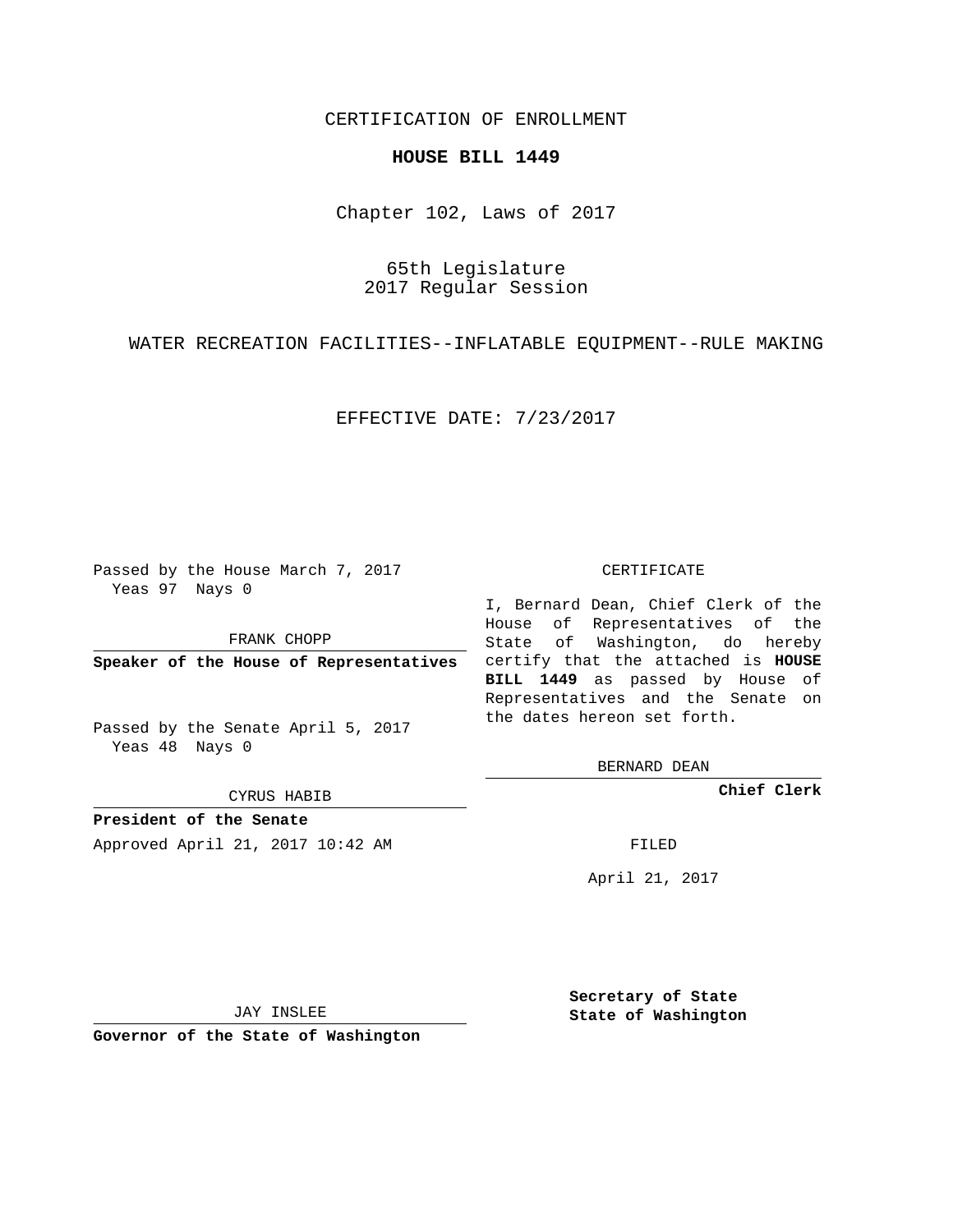## **HOUSE BILL 1449**

Passed Legislature - 2017 Regular Session

**State of Washington 65th Legislature 2017 Regular Session**

**By** Representatives Manweller and Dent

Read first time 01/20/17. Referred to Committee on Health Care & Wellness.

1 AN ACT Relating to water recreation facilities; and amending RCW 2 70.90.120 and 70.90.250.

3 BE IT ENACTED BY THE LEGISLATURE OF THE STATE OF WASHINGTON:

4 **Sec. 1.** RCW 70.90.120 and 1987 c 222 s 5 are each amended to 5 read as follows:

 (1) The board shall adopt rules under the administrative procedure act, chapter 34.05 RCW, governing safety, sanitation, and water quality for water recreation facilities. The rules shall include but not be limited to requirements for design; operation; injury and illness reporting; biological and chemical contamination standards; water quality monitoring; inspection; permit application 12 and issuance; and enforcement procedures. However, a water recreation facility intended for the exclusive use of residents of any apartment house complex or of a group of rental housing units of less than fifteen living units, or of a mobile home park, or of a condominium complex or any group or association of less than fifteen home owners shall not be subject to preconstruction design review, routine inspection, or permit or fee requirements; and water treatment of hydroelectric reservoirs or natural streams, creeks, lakes, or 20 irrigation canals shall not be required.